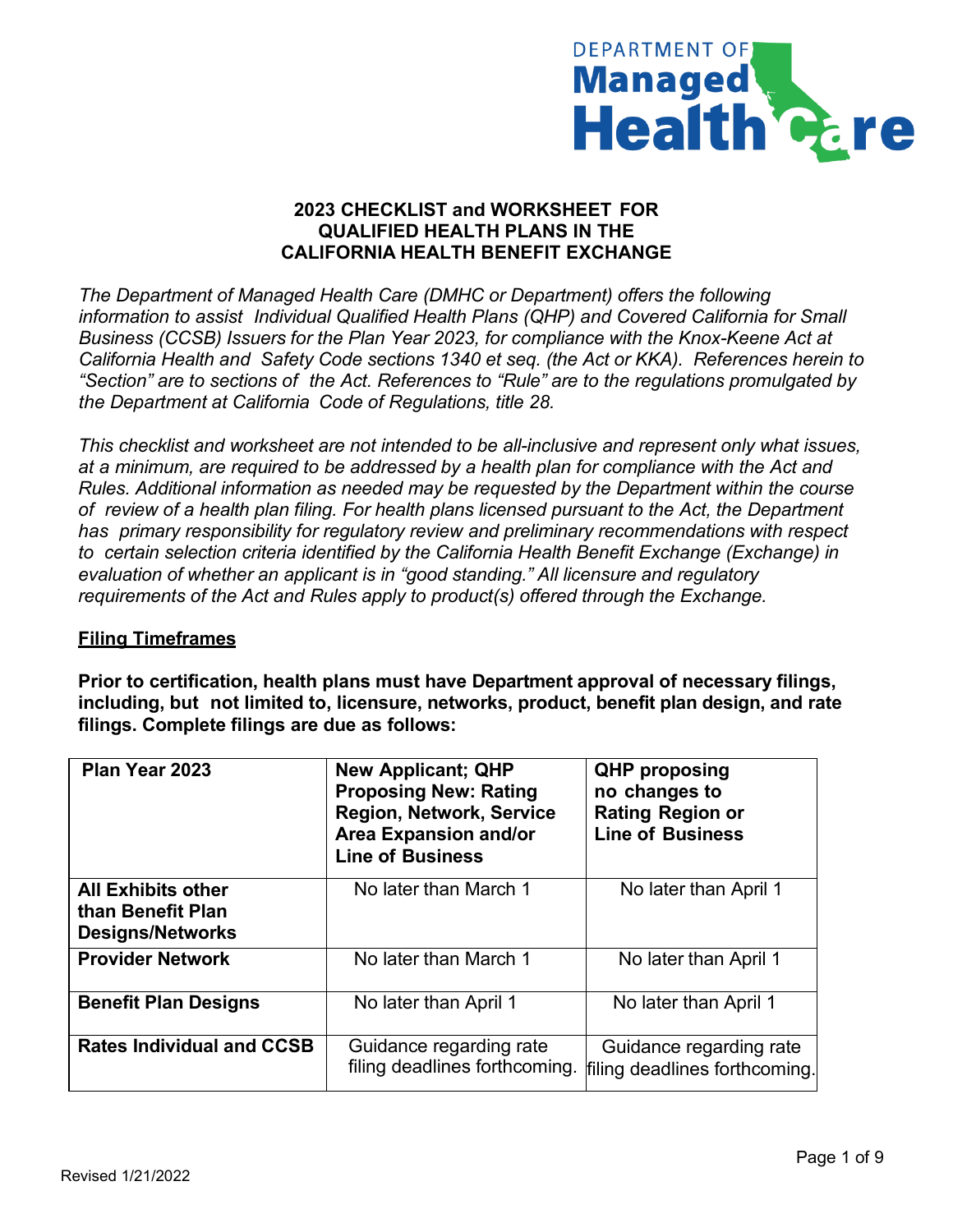## **Filing Checklist**

- Prepare and submit an Amendment or Material Modification pursuant to Sections 1351 and 1352 to a health plan's license to address compliance with the Act, Rules, CA-ACA, and ACA laws and regulations. When submitting your filing in the e-Filing system, use the subject title "**HBEX QHP Application 2023**."
- Benefit plan design or product revisions that do not meet the federal Uniform Modification standards should be submitted as a Notice of Material Modification filing.[1](#page-1-0)
- □ Health plans are not required to file network exhibits for the sole purpose of QHP recertification. Health plans must submit a complete network when required under the Act (see below under "Provider Network").
- □ Complete and file the attached QHP DMHC Filing Worksheet(s) as Exhibit E-1. Provide a narrative ensuring the description corresponds to the summary provided in the [QHP DMHC Filing Worksheet.](https://dmhc.ca.gov/Portals/0/Docs/OPL/QHP%20Filing%20Worksheet.pdf?ver=2022-01-31-103819-050)
- Complete and file the attached [QHP Subcontractor Worksheet](https://dmhc.ca.gov/Portals/0/Docs/OPL/QHP%20Subcontractor%20Worksheet.pdf?ver=2022-01-31-103819-020) as Exhibit E-1.
- $\Box$  For each formulary utilized in connection with product(s) required to comply with the 2023 Patient-Centered Benefit Plan Designs, submit: (i) an Exhibit T-3 that contains a copy of the formulary, and (ii) an Exhibit T-5 that contains a signed [Prescription](https://dmhc.ca.gov/Portals/0/Docs/OPL/QHP%20Prescription%20Drug%20Attestation.pdf?ver=2022-01-31-103544-553)  [Drug Compliance Attestation.](https://dmhc.ca.gov/Portals/0/Docs/OPL/QHP%20Prescription%20Drug%20Attestation.pdf?ver=2022-01-31-103544-553)
- Changes and updates to previously approved exhibits should be indicated with clearly visible redlined changes.

# **Narrative: Exhibit E-1**

### **At a minimum, the health plan must provide the following information in its Exhibit E-1:**

- Whether the health plan's application with the Exchange is for Individual and/or Small Group contracts and identify the region(s) included in the application.
- Whether the proposed benefit plan designs have been previously approved by the Department including e-Filing numbers of previously approved benefit plan designs.
- An affirmation the health plan complied with the Plan Year 2023 Networks Checklist and Worksheet for QHP and QDP Plans filing requirements.
- A list of each benefit plan design (specifying each metal level, market, region and network) offered by the health plan required to comply with 2023 Patient-Centered Benefit Plan Designs and an explanation of whether the health plan utilizes the same or different formularies for different benefit plan designs or product(s).
- To ensure the health plan has adequately considered both Federal and State Law as well as confirmed the health plan's processes conform as such, provide an affirmation that the health plan's special enrollment period (SEP) triggering events

<span id="page-1-0"></span><sup>1</sup> 45 C.F.R. § 147.106(e).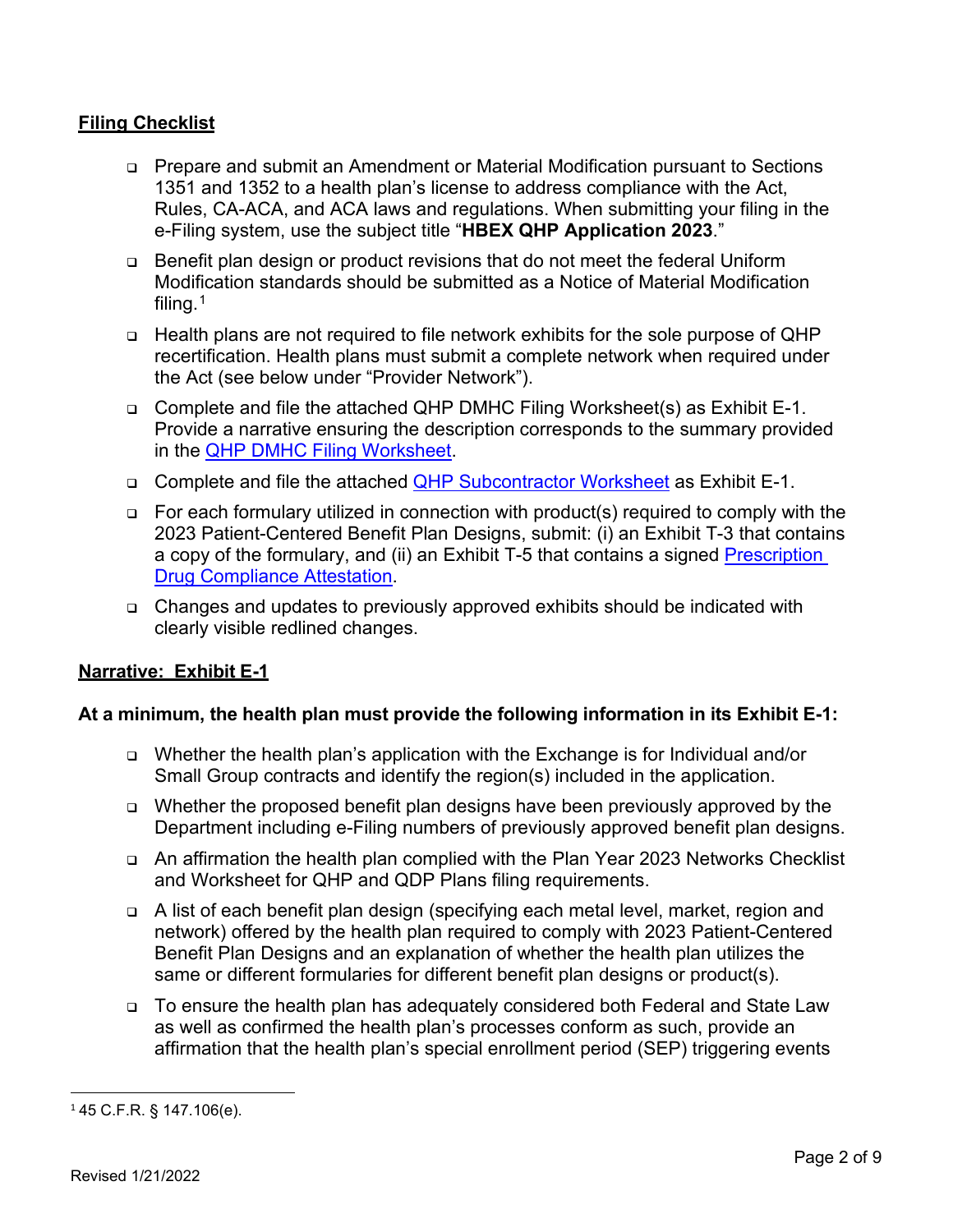are consistent with State and Federal law, as applicable, including, but not limited to: Sections 1357.503 and 1399.849; California Code of Regulations, title 10, sections 6504 and 6520; and Code of Federal Regulations, title 45, sections 155.420 and 155.725. If the health plan is unable to provide the affirmation requested, it must provide the specific triggering event(s) at issue with appropriate justification.

- Identify the health plan's documents that disclose SEP triggering events to the public and/or enrollees and whether said document(s) were previously filed for Department review. The health plan is not required to file the documents described above unless requested by the Department.
- Identify the e-Filing number in which the health plan submitted the compliance filing associated with the Department's All Plan Letter (APL) 21-025.
- **□** Identify the page numbers of the Evidence of Coverage (EOC) that demonstrate compliance with newly enacted statutes or regulation(s) effective on or after January 1, [2](#page-2-0)022, including but not limited to: $2$ 
	- AB 342 (Gipson, Ch. 436, Stats. 2021) Colorectal Cancer Screening and Testing.
	- AB 570 (Santiago, Ch. 468, Stats. 2021) Dependent Parent Care Coverage, Sections 1374.1 and 1399.845.
	- AB 1184 (Chiu, Ch. 190, Stats. 2021) Confidentiality of Medical Information, Civil Code sections 56.05, 56.35 and 56.107.
	- SB 221 (Wiener, Ch. 724, Stats. 2021) -Timely Access to Care, Sections 1367.03 and 1367.031.
	- SB 306 (Pan, Ch. 486, Stats. 2021) Sexually Transmitted Disease Testing, Section 1367.34.
	- SB 428 (Hurtado, Ch. 641, Stats. 2021) Adverse Childhood Experiences Screenings, Section 1367.34.
	- SB 535 (Limón, Ch. 605, Stats. 2021) Biomarker Testing, Section 1367.665.
	- SB 855 (Weiner, Ch. 151, Stats. 2020) Mental Health and Substance Use Disorder Coverage.
	- Any other newly enacted statute(s) or regulation(s) for which the health plan deems revision is appropriate.

<span id="page-2-0"></span><sup>&</sup>lt;sup>2</sup> For additional guidance see APL 21-025 regarding newly enacted statutes in 2021 impacting health plan license filings on or after January 1, 2022.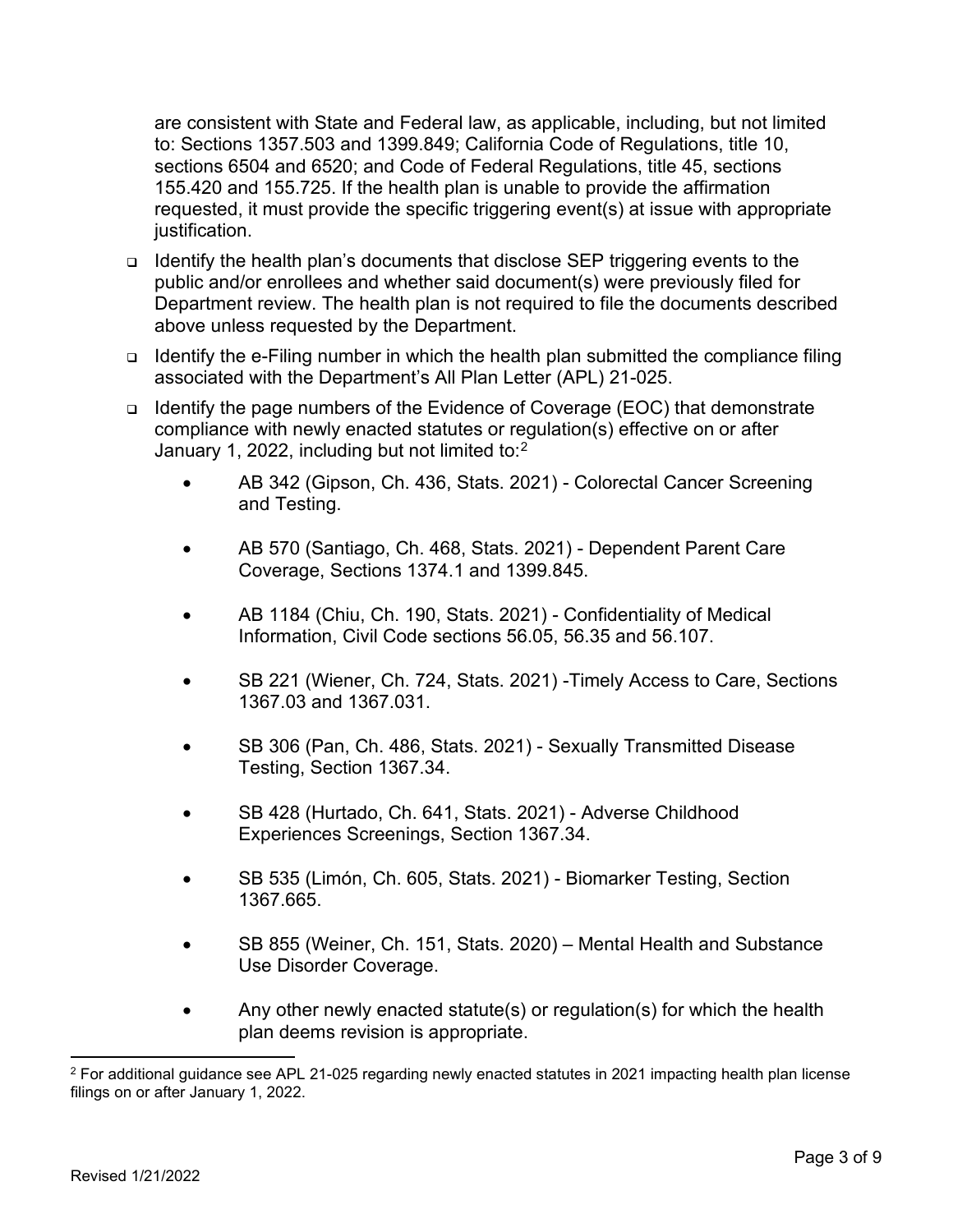- Identify the page numbers of the EOC revised for compliance with newly enacted or revised Endnotes in the 2023 Patient-Centered Benefit Plan Designs. If revision is not required, the health plan must provide a confirmatory declaration, which states no revisions are required.
- $\Box$  If the health plan is proposing to offer non-standard plan(s) on the Exchange, explain whether it has submitted the proposal to the Exchange for approval.
- □ Affirm the health plan discloses coverage of pediatric vision benefits without annual or lifetime limits on the dollar value of covered benefits that are the same benefits as contained in the BCBS Association, 2014 FEP Blue Vision – High Option, including, but not limited to, low vision benefits, and that the health plan discloses coverage of the aphakia benefit without age limitations as required by Section 1367.005, subdivision (a)(2). Additionally, identify the page numbers of the EOC which disclose the pediatric vision and aphakia benefits.
- For pediatric embedded dental benefits, where the dental EOC, Schedule of Benefits (SOB), and limitations and exclusions are fully embedded within the QHP materials, please identify by page and section number the dental information within the health plan's Exhibit E-1.
- Affirm the health plan is in compliance with:
	- SB 242 (Newman, Ch. 538, Stats. 2021) Health Care Provider Reimbursements, Section 1374.192.
	- AB 347 (Arambula, Ch. 742, Stats. 2021) Step Therapy, Sections 1367.206, 1367.241 and 1367.244.

# **For Small Group benefit plan designs only, affirm that for every contract it is offering coverage for:**

- The treatment of infertility, as defined in Section 1374.55, except in vitro fertilization.; and
- Orthotic and prosthetic and special footwear benefits, as set forth in Sections 1367.18 and 1367.19.

# **Contracts with Specialized Health Plans:**

- □ Full service health plans that contract with specialized health plans for the provision of Essential Health Benefits $^3$  $^3$  (EHB), such as acupuncture, pediatric dental or vision benefits, should include in the Exhibit E-1 a brief explanation of each contractual relationship.
- □ Specialized health plans are required to submit a mirror filing in coordination with a contracted full service health plan for new or amended Plan-to-Plan contracts. Planto-Plan contracts, where the specialized health plan is at risk, should be filed as an Exhibit P-5. Plan-to-Plan contracts where the specialized health plan is not at risk

<span id="page-3-0"></span><sup>3</sup> See Section 1367.005; Rule 1300.67.005.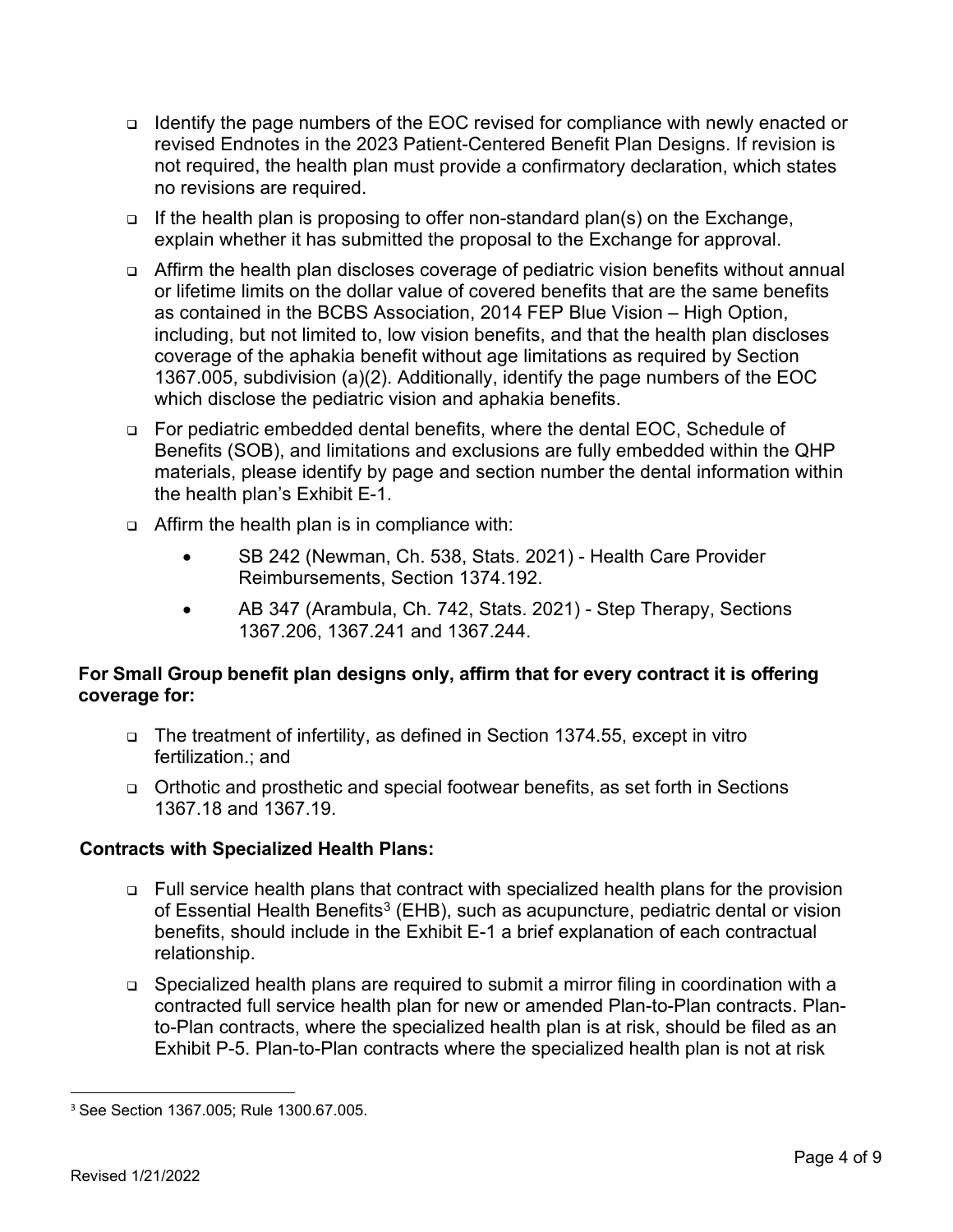(i.e. rental of network) should be filed as an Exhibit N-1.

- □ If the full service health plan is not providing its own specialized services list the entities providing specialized services on behalf of the full service health plan.
- □ Full service health plans should include the filing number for the specialized health plan's mirrored filing. In addition, the full service health plan should ensure the Plan-to-Plan contract specifies the health plan that will be performing Utilization Management, and Grievance and Appeals functions. Ensure this information is set forth in the Plan-to-Plan contract. See 2023 CHECKLIST FOR QUALIFIED DENTAL PLANS IN THE CALIFORNIA HEALTH BENEFIT EXCHANGE, which encompasses dental plans contracting directly with a) the Exchange and b) QHPs.
- Specialized health plans that contract to provide EHB may also need to submit EOCs, disclosure forms, and provider network information on behalf of the full service health plan. QHPs should share this checklist with contracted specialized health plans to ensure the specialized health plan's mirror filings include all Department requirements.
- Specialized health plans are not required to provide eligibility information in connection with catastrophic or AI/AN benefit plan designs within their EOC. Specialized health plans must file catastrophic and AI/AN Schedule of Benefits. Note, full service health plans must also include the information regarding those benefit plan designs in the full service health plan's disclosure documents.

### **All Other Exhibits as Necessary**

**If the health plan will be relying on existing contracts, policies, or procedures previously approved by the Department, and there are no changes, the health plan should indicate this in Exhibit E-1 and is not required to submit these exhibits unless requested.**

- **Quality of Care (Exhibit J).** Internal quality of care system(s) the health plan intends on implementing to serve Exchange enrollees, and address how it meets state and applicable federal requirements.
- **Provider and Administrative Services Contract(s) (Exhibits K and N).** New or revised provider or administrative service contract(s) related to Exchange product(s).
- **Plan Organization (Exhibit L).** New or revised organizational chart(s).
- **Plan-to-Plan Contracts (Exhibit P-5).** New or revised Plan-to-Plan contract(s) related to the delivery of services to Exchange enrollees.
- **Grievance & Appeals (Exhibit W).** New or revised Grievance and Appeal procedures.
- **Marketing (Exhibits V, Y, Z, AA, and BB).** Advertising and marketing materials related to Exchange product(s).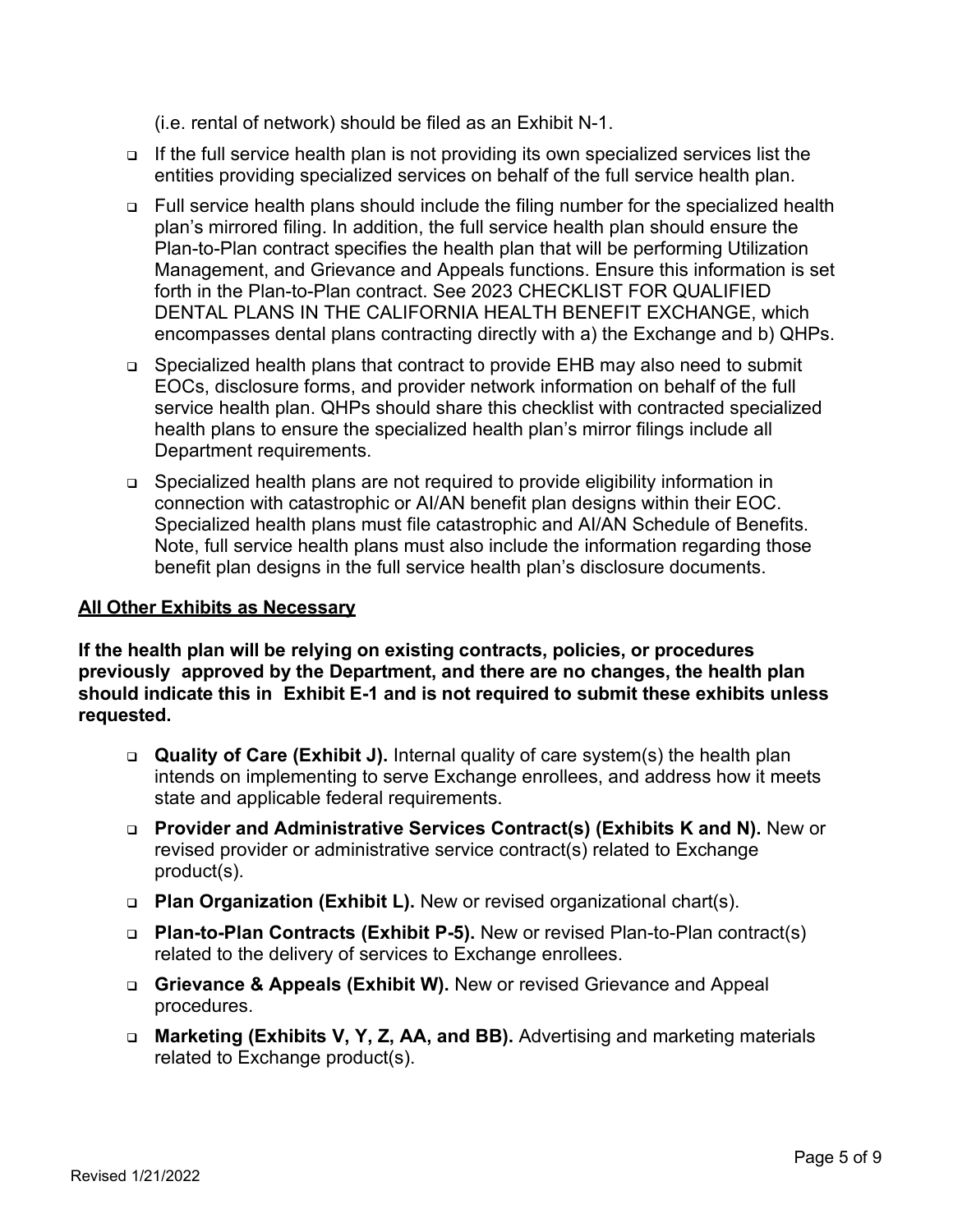# **Benefit Plan Designs: Exhibits S, T, and U**

- **Evidence of Coverage (EOC) or combined EOC and Disclosure Form (Exhibit T or U).** EOC(s) for each benefit plan design and/or product(s) proposed. Ensure all EHB are included in these exhibits, including those provided by a contracted specialized health plan.<sup>[4](#page-5-0)</sup>
- **Schedule/Summary of Benefits (SOB) (Exhibit S, T, or U)** 
	- For each proposed benefit plan design, submit a SOB.<sup>[5](#page-5-1)</sup>
	- If the health plan prefers to submit a sample SOB, please use the Department's INDIVIDUAL AND SMALL GROUP MARKET REPRESENTATIVE BENEFIT PLAN DESIGN WORKSHEET (Representative Worksheet). Health plans using this worksheet are not required to submit individualized SOBs for each benefit plan design offered in the Individual and/or Small Group markets. Health plans utilizing the Representative Worksheet or similar worksheet(s) must provide one representative SOB populated for use in connection with the Exchange's 2023 Individual Silver 70 plan under the exhibit type(s) described above, together with the Representative Worksheet. For further instruction, see the [Representative Worksheet](https://dmhc.ca.gov/Portals/0/Docs/OPL/Instructions%20for%20Individual%20and%20Small%20Group%20Market%20Representative%20Benefit%20Plan%20Design%20Worksheet.pdf?ver=2022-01-31-103335-687) instructions.
- **Federal Summary of Benefits and Coverage (SBC) (Exhibit S-3).** A federal SBC disclosure form in connection with the Exchange's Individual Silver benefit plan design only. This SBC will be reviewed as a representative sample for all benefit plan designs offered in the Individual and Small Group markets. Health plans are reminded to utilize the SBC instructions, materials and supporting documents authorized for use for any plan years that begin on or after January 1, 2021.<sup>[6](#page-5-2)</sup> If the health plan has received approval of its representative SBC(s) pursuant to a separate filing, provide the e-Filing number in lieu of submitting the exhibit. If the health plan has not received approval of its representative SBC(s), submit within a separate filing the representative SBC(s) and provide the e-Filing number.
- **EHB Filing Worksheet (Exhibit T-2).** An EHB worksheet, as promulgated in Rule 1300.67.005 (effective as of June 27, 2017). Note, if the health plan has previously submitted a complete EHB worksheet, as described above, it is not required to submit a new EHB worksheet unless the previously approved EHB worksheet requires amendment.
- **Prescription Drug EHB Benchmark Plan Benefits Chart (Exhibit T-4).** A Prescription Drug EHB Chart, as promulgated in Rule 1300.67.005 (effective as of June, 27, 2017). Note, if the health plan has previously submitted a complete worksheet, as described above, it is not required to submit a new worksheet unless the previously submitted worksheet requires amendment.

<span id="page-5-0"></span><sup>4</sup> *See* the 2023 QDP Checklist which has specific instructions for SBD dental benefits. <sup>5</sup> *Id.*

<span id="page-5-2"></span><span id="page-5-1"></span><sup>6</sup> Template instructions, materials and supporting documents authorized for use on and after January 1, 2021, may be located at https://www.cms.gov/CCIIO/Resources/Forms-Reports-and-Other-Resources/index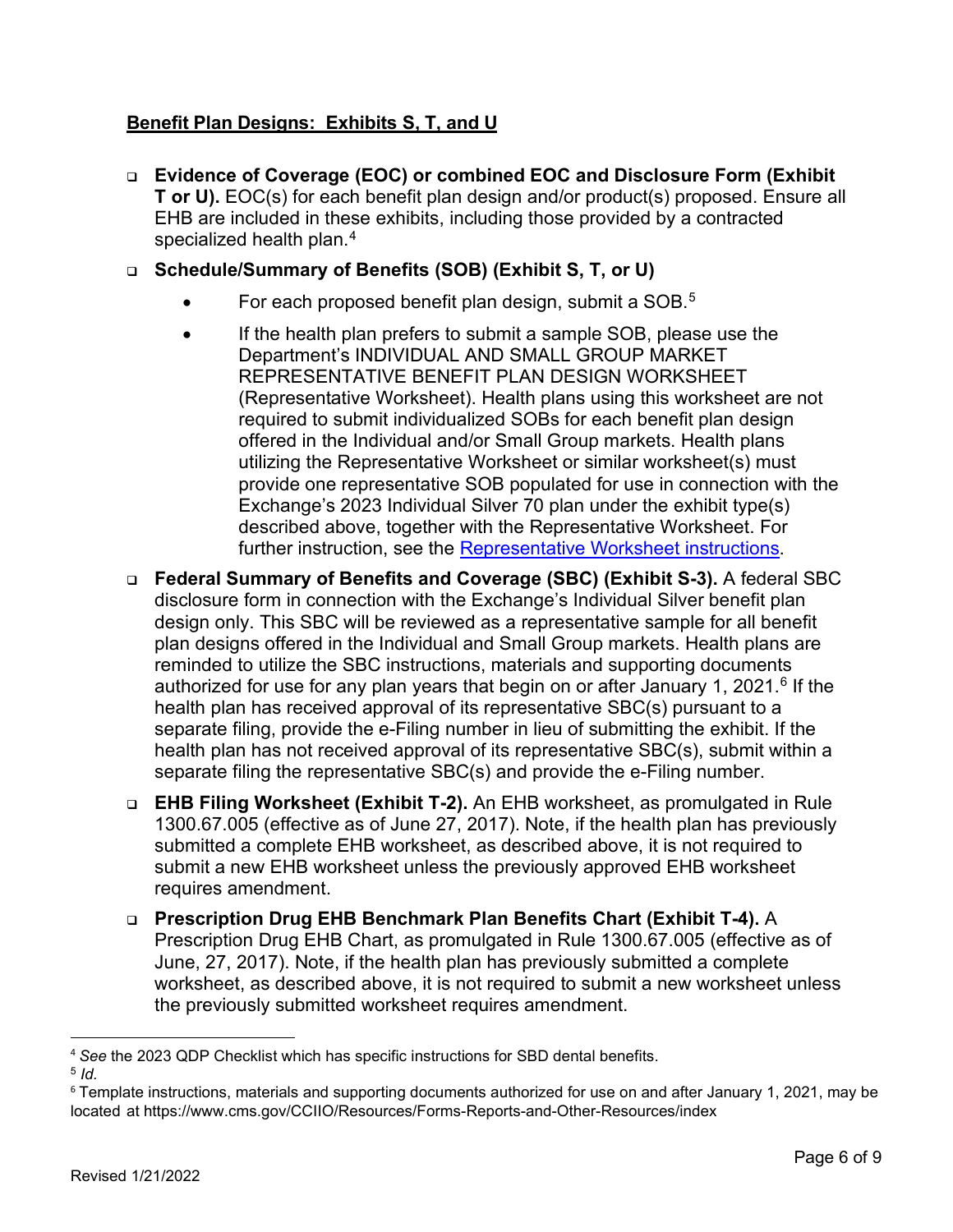As part of the submission of the chart disclose the following in Exhibit E-1:

- If EHB Count Chart includes generics;
- A summary of any category/class variations from what is shown in the health plan's EHB Count Chart; and
- For each variation, a justification and basis for the health plan's determination of compliance with Rule 1300.67.005.

### **Renewal Notices: Exhibit I-9**

 **Representative Renewal Notices (Exhibit I-9).** Renewal notices must comply with federal requirements including the Updated Federal Standard Renewal and Product Discontinuation Notices Bulletin (September 2, 2016; amended on July 31, 2020) issued by the Centers of Medicare & Medicaid Services (CMS), Form and Manner of Notices When Discontinuing a Product in the Group or Individual Market (September 2, 2014) issued by CMS, and Draft Standard Notices When Discontinuing or Renewing a Product in the Small Group or Individual Market (June 26, 2014) issued by CMS.

### **Provider Network**

□ Health plans are not required to file network exhibits for the sole purpose of QHP recertification, and nothing related to networks will be reviewed in this filing. Please refer to the Plan Year 2023 Networks Checklist and Worksheet for QHP and QDP Plans for filing guidance.

### **Actuarial Value Calculation: Exhibit FF-4**

- Submit an actuarial certification that the benefit plan designs submitted do not vary by more than plus or minus two (2) percent.<sup>[7](#page-6-0)</sup>
- Actuarial Value Full service health plans proposing to offer 9.5 and/or 10.0 EHB should submit through the e-Filing portal the following supporting documentation under Exhibit FF-4:
	- If the benefit plan design is compatible with the federal AV calculator submit the following:

<span id="page-6-0"></span> $7$  Actuarial value for nongrandfathered Individual and Small Group benefit plan designs shall not vary by more than plus or minus two (2) percent pursuant to Sections 1367.008, subdivision (b)(1) and 1367.009, subdivision (b)(1), respectively. The actuarial value for a nongrandfathered Bronze level health plan that either covers and pays for at least one major service, other than preventive services, before the deductible or meets the requirements to be a high deductible health plan, as defined in United States Code, title 26, section 223, subdivision (c)(2), may range from plus five (5) percent to minus two (2) percent pursuant to Section 1367.0085. Additional guidance may be forthcoming.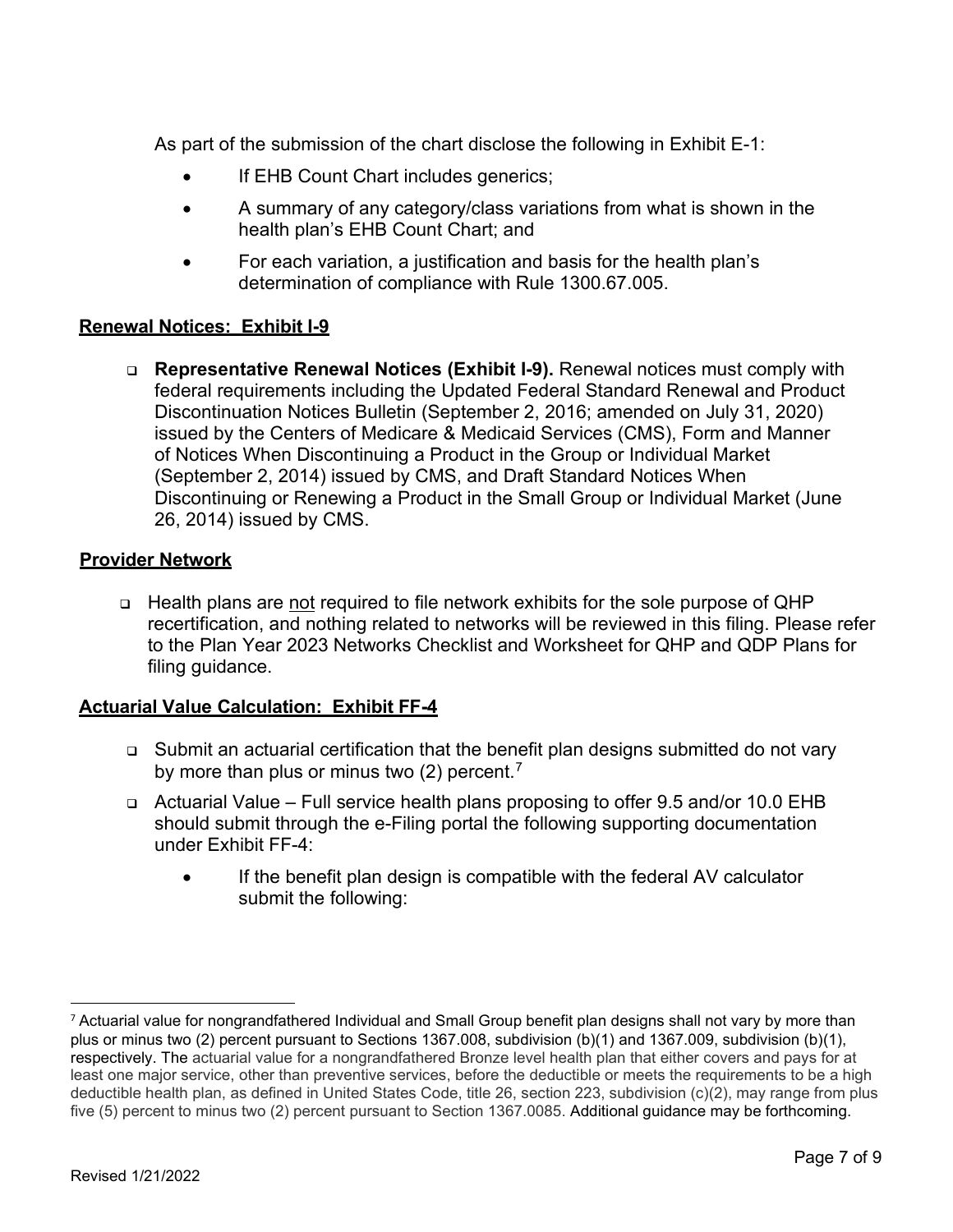- $\triangleright$  A screenshot of the AV calculator (Final Version) with inputs used for each benefit plan design.
- $\triangleright$  The Excel tab from the AV calculator entitled "User Inputs for Plan Parameters."
- If the benefit plan design is not compatible with the AV calculator
	- $\triangleright$  Submit an actuarial certification on the methodology chosen from the options specified in 45 CFR §156.135(b).
	- $\triangleright$  The certification must be prepared by a member of the American Academy of Actuaries.
	- $\triangleright$  Calculate the benefit plan designs' AV by estimating a fit of the benefit plan design into the parameters of the AV calculator; or
	- $\triangleright$  Partial use of AV calculator for health plan provisions that fit within the calculator parameters and with appropriate adjustments to the AV identified by the calculator for benefit plan design features that deviate substantially from the parameters of the AV calculator.

For either methodology, provide the following:

- A screenshot of the AV calculator with inputs used for each benefit plan design.
- A complete description of the data, assumptions, factors, rating models, and methods used to determine the adjustments.
- The actuarial certification must describe the methodology with sufficient clarity and detail to enable another qualified health actuary to make an objective appraisal of the reasonableness of the data, assumptions, factors, models, and methods.

### **Compliance Statement: Exhibit FF-5**

- Submit an Exhibit FF-5 for review.
- □ The Exhibit FF-5 statement must be in compliance with 45 CFR § 156.280 (a)-(h) regarding the segregation of funds utilized for abortion services.

### **Enrollment Projections: Exhibits CC, DD, and EE**

 Enrollment projections and summary for all Individual and Small Group contracts. The first year of projections should be prepared on a monthly basis and the second year on a quarterly basis.